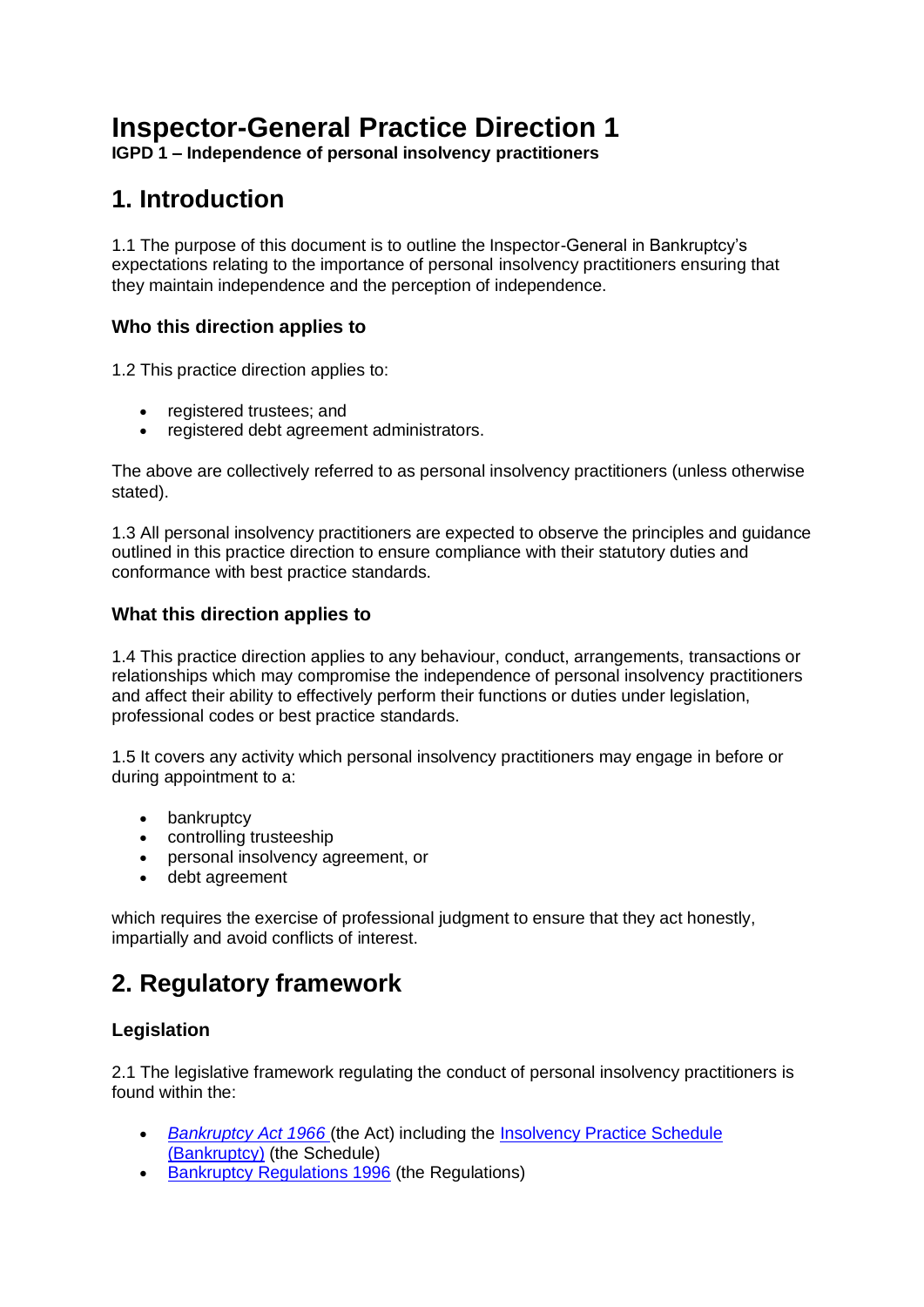• [Insolvency Practice Rules \(Bankruptcy\) 2016](https://www.legislation.gov.au/current/F2016L02004) (the Rules)

2.2 The Act, Schedule, Regulations and Rules impose a range of duties on personal insolvency practitioners which require their independence.

### **Standards for registered trustees**

2.3 The Rules impose specific standards for registered trustees to ensure that:

- they act at all times according to their powers and duties under the Act, Regulations and Rules and bankruptcy law practice generally; and
- carry out administrations consistently at a high level.

2.4 Division 42 of the Rules prescribes standards for registered trustees to:

- act honestly and impartially (section 42-10)
- communicate objectively (section 42-15)
- notify relevant parties of actual or potential conflicts of interest and take appropriate steps to avoid them (section 42-20)
- act reasonably when determining ownership of (or an interest in) assets and claim only the amount(s) that fairly represent divisible property (42-45)
- obtain advice from an independent expert when required to assess the value of divisible property likely to have a material impact on the administration (42-50)
- act independently and impartially in undertaking transactions and dealings for the disposal of property (section 42-55)<sup>1</sup>

2.5 The duties to act honestly and impartially are especially important whenever registered trustees exercise powers under the Act including:

- discretionary powers in section 134(1)
- investigatory powers in sections 19AA, 6A(3), 77A, 77C, 81, 139U
- recovery powers in sections 129, 120-122, 128B, 128C

2.6 The standards apply to registered trustees, however the Official Trustee will, where appropriate observe these standards<sup>2</sup>.

2.7 The standards in Division 42 of the Rules also apply to controlling trustees (as modified by the Regulations)..

1 Also note controlling trustees have a duty to exercise powers and perform functions in an impartial and independent manner under paragraph 190A(i) of the Act.

2 Inspector-General Practice Direction 9 - [Standards for trustees and controlling trustees.](https://www.afsa.gov.au/about-us/practices/inspector-general-practice-directions/d9-standards-trustees-and-controlling-trustees)

### **Declaring relationships**

2.8 Section 189A of the Act requires a controlling trustee to make a written declaration stating whether they (or their related entity) are related to the debtor. A copy must be provided to the Official Receiver and to each of the creditors.The Act imposes a duty on registered trustees to make a written declaration stating whether they (or their related entity) are related to a debtor or bankrupt in the case of:

a controlling trustee under subsection 189A(3) of the Act; and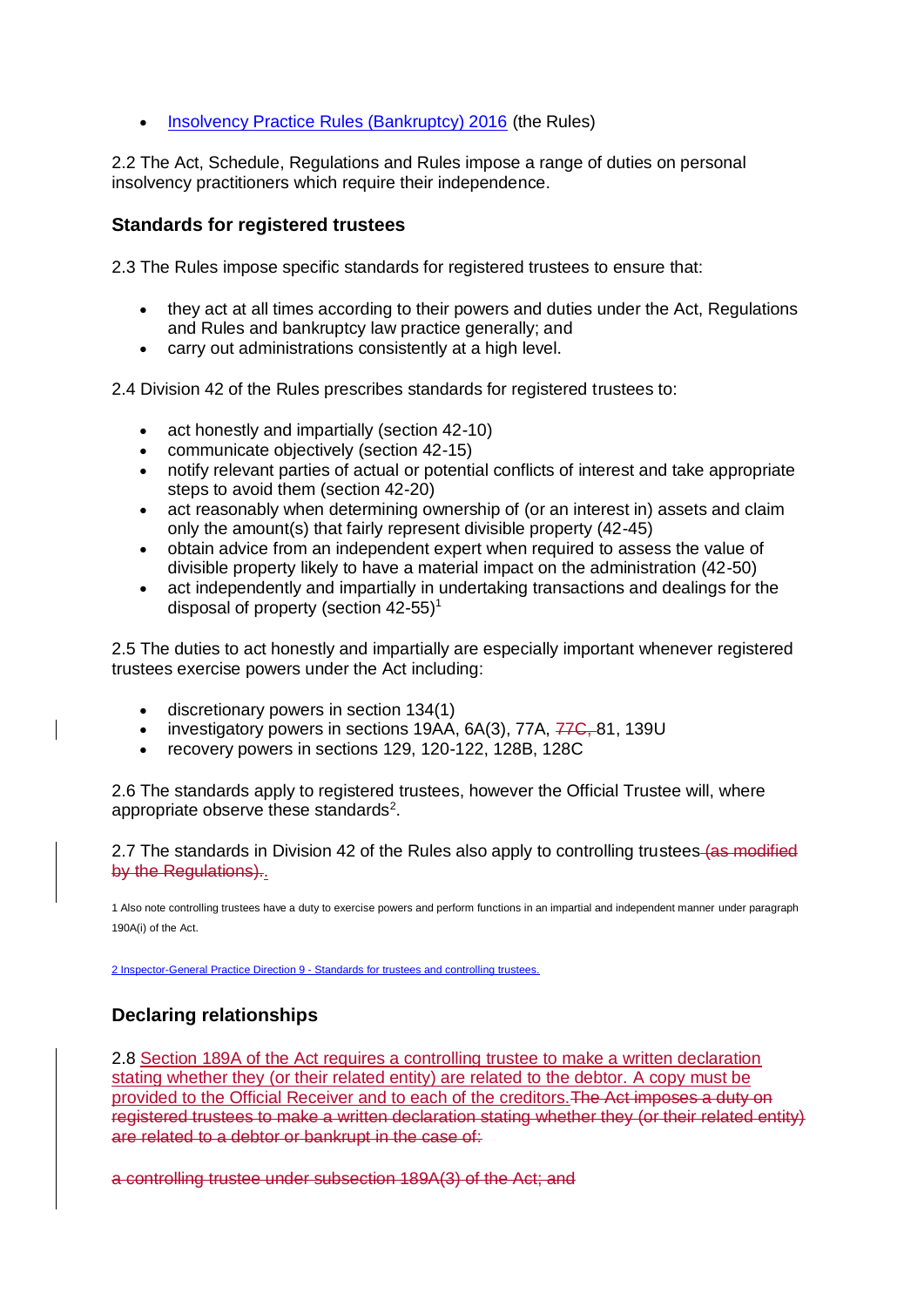2.9 In addition, paragraph 70-30(3) of the Rules imposes a duty on registered trustees to give a written declaration to creditors at the same time as they first communicate with them about a regulated debtor's estate stating:

- whether they, a partner<sup>3</sup>, or a body corporate<sup>4</sup> (or associate of that body corporate) has had a relationship with the regulated debtor (or their former trustee) within the preceding 24 months; and
- if so, reasons for believing that none of those relationships result in them having a conflict of interest or duty<sup>5</sup>.

2.10 Where a declaration of relevant relationships is given to creditors and it becomes out of date or the trustee becomes aware of an error, subsection 70-51(2) of Rules requires that a replacement declaration be given to creditors as soon as practicable.

#### **Offences**

**From 27 June 2019 aA** trustee who agrees or offers to give to another person any valuable consideration to secure their own appointment or nomination as a trustee of an estate, or to secure or prevent the appointment or nomination of someone else as a trustee to the estate, commits an offence<sup>6</sup>.

3 If the firm is a partnership.

4 If the firm is a body corporate.

5 A similar duty applies under subsection 75-265(2) of the Rules to an incoming trustee appointed by resolution of creditors in place of an outgoing trustee.

6 Section 60-21 of the Schedule

### **Voting entitlements**

2.11 Paragraph 75-100(2)(b) of the Rules imposes a duty on registered trustees when deciding whether a creditor is entitled to vote at a meeting of creditors to act impartially and independently without regard to the regulated debtor's wishes.

### **Guidelines for registered debt agreement administrators**

2.12 Guidelines made under section 186Q of the Act $\frac{67}{2}$  prescribe duties which registered debt agreement administrators must comply with to effectively perform their functions.

2.13 Central to these are the duties of registered debt agreement administrators to:

- ensure debt agreement proposals are correctly  $\epsilon$ ertified<sup>7</sup>certified<sup>8</sup>
- the debtor's property is dealt with as specified in the debt agreement
- not to be reimbursed for expenses incurred as administrator unless they are of a kind specified in the agreement
- handle and properly account for money and keep books and records of the administration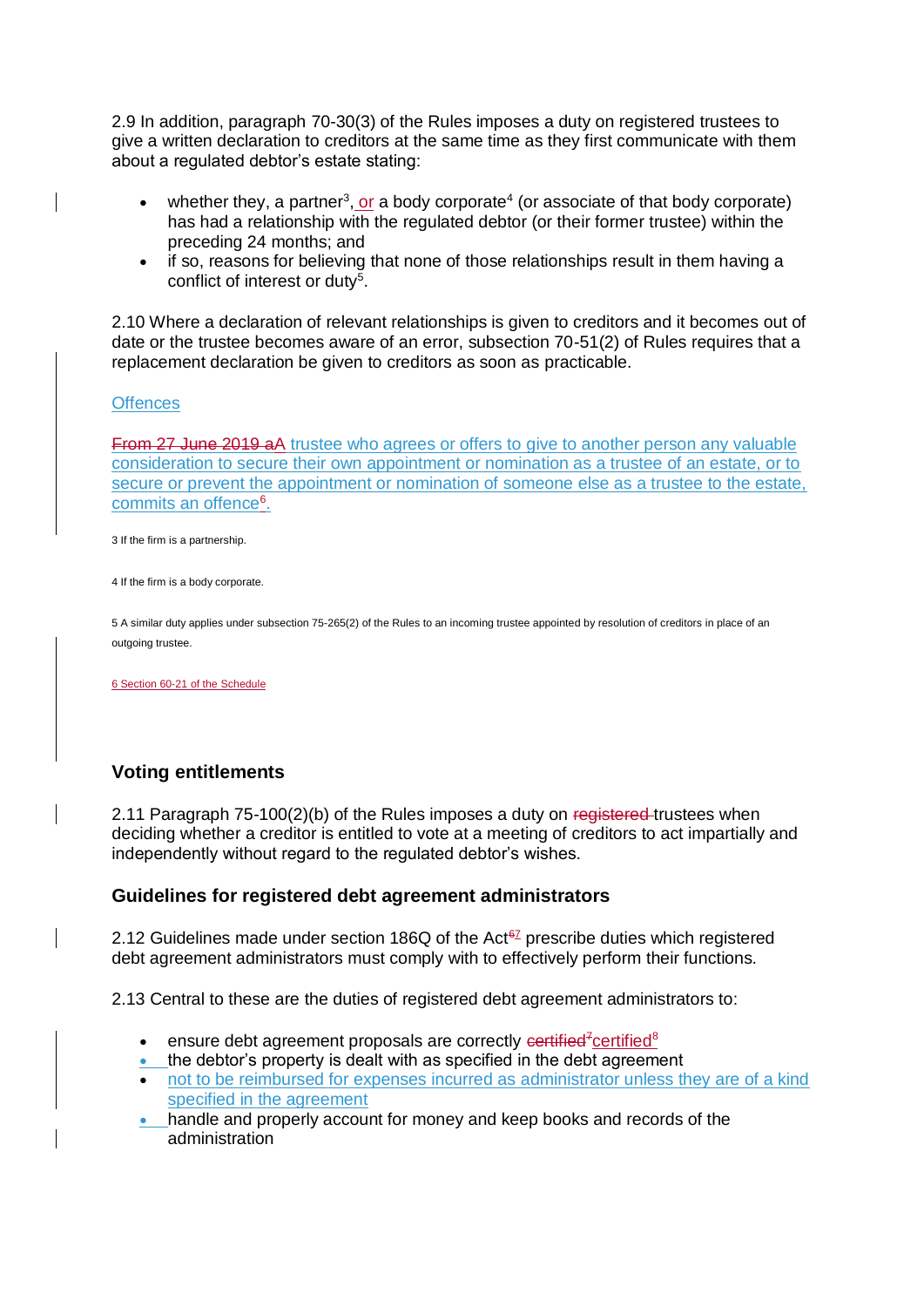consider whether a debtor has committed an offence against the Act and refer to the Inspector-General or to a relevant law enforcement authority any evidence of such an offence.

2.14 Implicit in these duties is that registered debt agreement administrators act honestly and impartially when dealing with debtors, creditors and AFSA<sup>89</sup>.

2.15 For a debt agreement proposal to be properly certified, registered debt agreement administrators must first:

- provide prescribed information to debtors about alternative means of dealing with financial difficulty
- have reasonable grounds to believe the debtor is likely to be able to discharge their obligations under the debt agreement as and when they fall due,
- make reasonable enquiries about a debtor's financial situation before certifying a proposal
- take reasonable steps to verify the debtor's financial situation before certifying a proposal, and, and
- have reasonable grounds to believe all information in the debtor's statement of affairs and explanatory statement to the proposal has been set out and properly disclosed to creditors.
- where a broker has referred a debtor to the administrator, set out the details of their relationship and any payments made, or to be made, to the broker, and
- where a related entity of the administrator is an affected creditor, specify the name and nature of the relationship with the affected creditor.

2.16 Proper certification also requires registered debt agreement administrators to comply with legislative obligations not to engage in misleading or deceptive conduct in advertising and marketing debt agreements<sup>9</sup>-2.167 For debt agreement proposals lodged on or after 27 June 2019, an administrator who gives, agrees or offers an affected creditor an incentive for voting on a proposal, variation or termination, commits an offence<sup>10</sup>.

67 Guidelines relating to the registration and cancellation of a registered debt agreement administrator and ineligibility agreement administrator.

78 See Inspector-General Practice Direction 13 - [Debt agreement administrators' guidelines to certification requirements](https://www.afsa.gov.au/about-us/practices/inspector-general-practice-directions/inspector-general-practice-direction-13) .

dealing with the Official Receiver or the Inspector-General in Bankruptcy

9 See Inspector-General Practice Guideline 1 – [Guideline relating to advertising and marketing of debt agreements](https://www.afsa.gov.au/about-us/practices/inspector-general-practice-guideline-1) .

10 Section 185EC(6) of the Act

### **Case law**

2.17 This legislative framework is supported by relevant legal cases in which courts have considered and determined whether insolvency practitioners (both personal and corporate) have failed to act honestly, impartially or avoid conflicts of interest. A selection of relevant decisions is included below under section 65. Related information.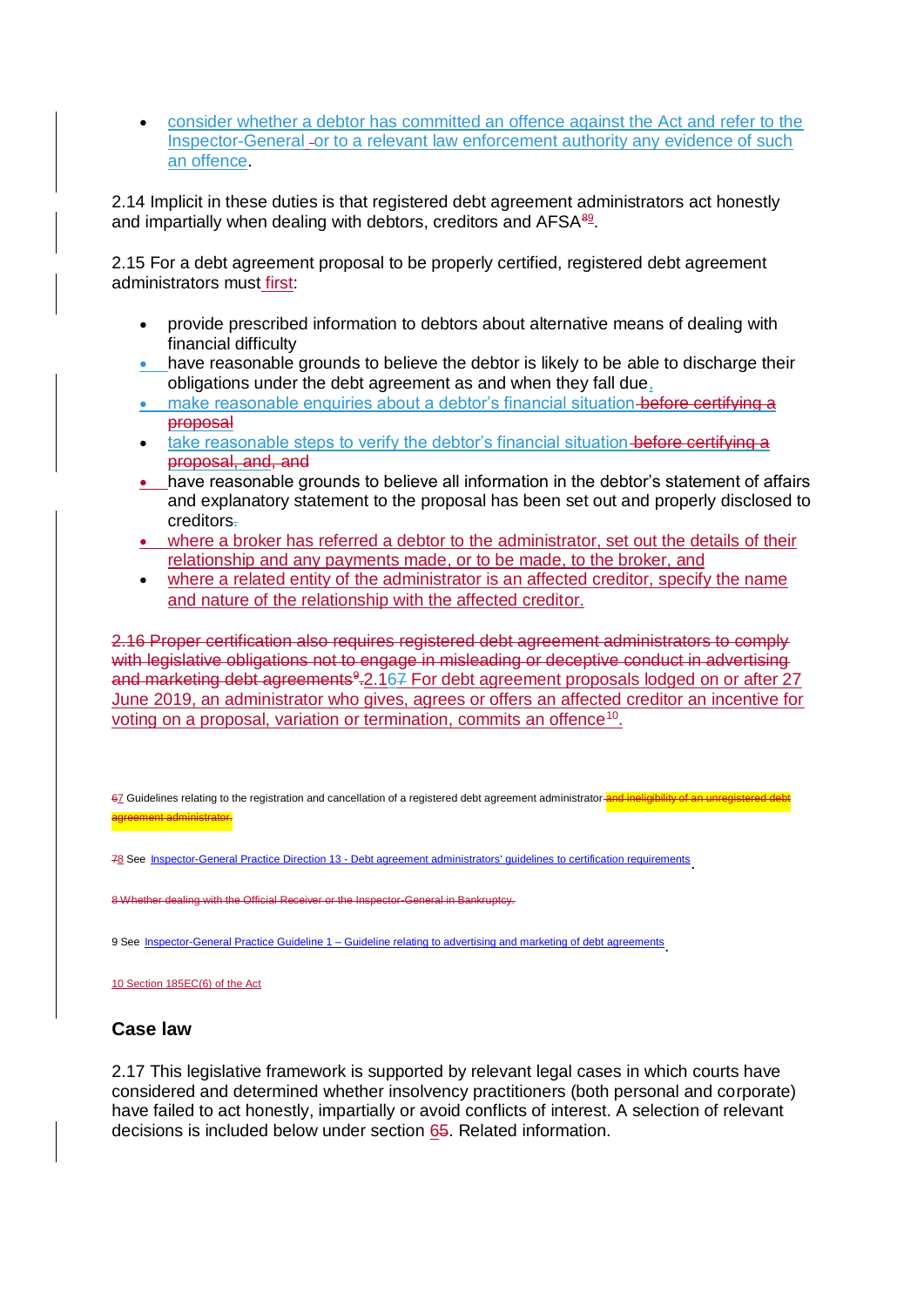2.18 The relevant test for independence has been considered and determined by the courts as whether a fair minded observer:

- aware of the statutory duties which an insolvency practitioner must discharge impartially and without influence by relationships in a given situation<sup>11</sup><sup>0</sup>
- might reasonably apprehend that the insolvency practitioner might not be impartial<sup>142</sup> .

2.19 The duty of registered trustees to be independent is closely related to their role as fiduciaries and recognition as officers of the  $C$ eourt<sup>132</sup>.

2.20 Their special position as custodians of regulated debtors' property on behalf of creditors imposes common law duties on registered trustees to use care <del>, skilland</del> skill and act in good faith when they administer a personal insolvency.

2.21 Given their similar function as custodians of property, registered debt agreement administrators are similarly regarded as fiduciaries at common law with duties owed to both debtors and creditors for whom they act.

101 McCann v Mawson Restructures and Workouts Pty Ltd, in the matter of Walton Construction (Qld) Pty Ltd (In Liq) [2016] FCA 1152.

124 Full Federal Court in *Re Walton Construction Pty Limited (In Liquidation)*; ASIC v Franklin [2014] FCA 68.

132 See Inspector-General Practice Direction 14 – [Proper performance duties of a bankruptcy trustee](https://www.afsa.gov.au/about-us/practices/inspector-general-practice-directions/inspector-general-practice-direction-14) (para 4.1 - 4.23) and [Inspector-](https://www.afsa.gov.au/about-us/practices/inspector-general-practice-directions/inspector-general-practice-direction-12) General Practice Direction 12 – [Controlling trustees' roles and duties](https://www.afsa.gov.au/about-us/practices/inspector-general-practice-directions/inspector-general-practice-direction-12) (para 7.1 - 7.6).

### **Professional codes and bodies**

2.22 Personal insolvency practitioners who are members of professional bodies may also be subject to codes of conduct that regulate their activities.

2.23 The main professional bodies representing personal insolvency practitioners in Australia are:

- the Australian Restructuring Insolvency and Turnaround Association (ARITA)
- the Association of Independent Insolvency Practitioners (AIIP)
- the Personal Insolvency Professionals Association (PIPA).

2.24 Both Two of these bodies have a professional code of practice which governs the conduct of their members and provide specific guidance on independence:

- [ARITA Code of Professional Practice](https://www.arita.com.au/ARITA/For_members/code-of-professional-practice.aspx)
- **[PIPA Code of Professional Practice](https://www.pipa.net.au/about/corporate-governance/code-of-conduct.html)**

2.25 Many personal insolvency practitioners are also a member of the main professional bodies representing accountants in Australia:

- CPA Australia (CPAA)
- Chartered Accountants Australia and New Zealand (CAANZ)
- Institute of Public Accountants (IPA).

2.26 These professional accounting bodies also have professional codes of practice which govern the conduct of their members who are also bound by the code of ethics and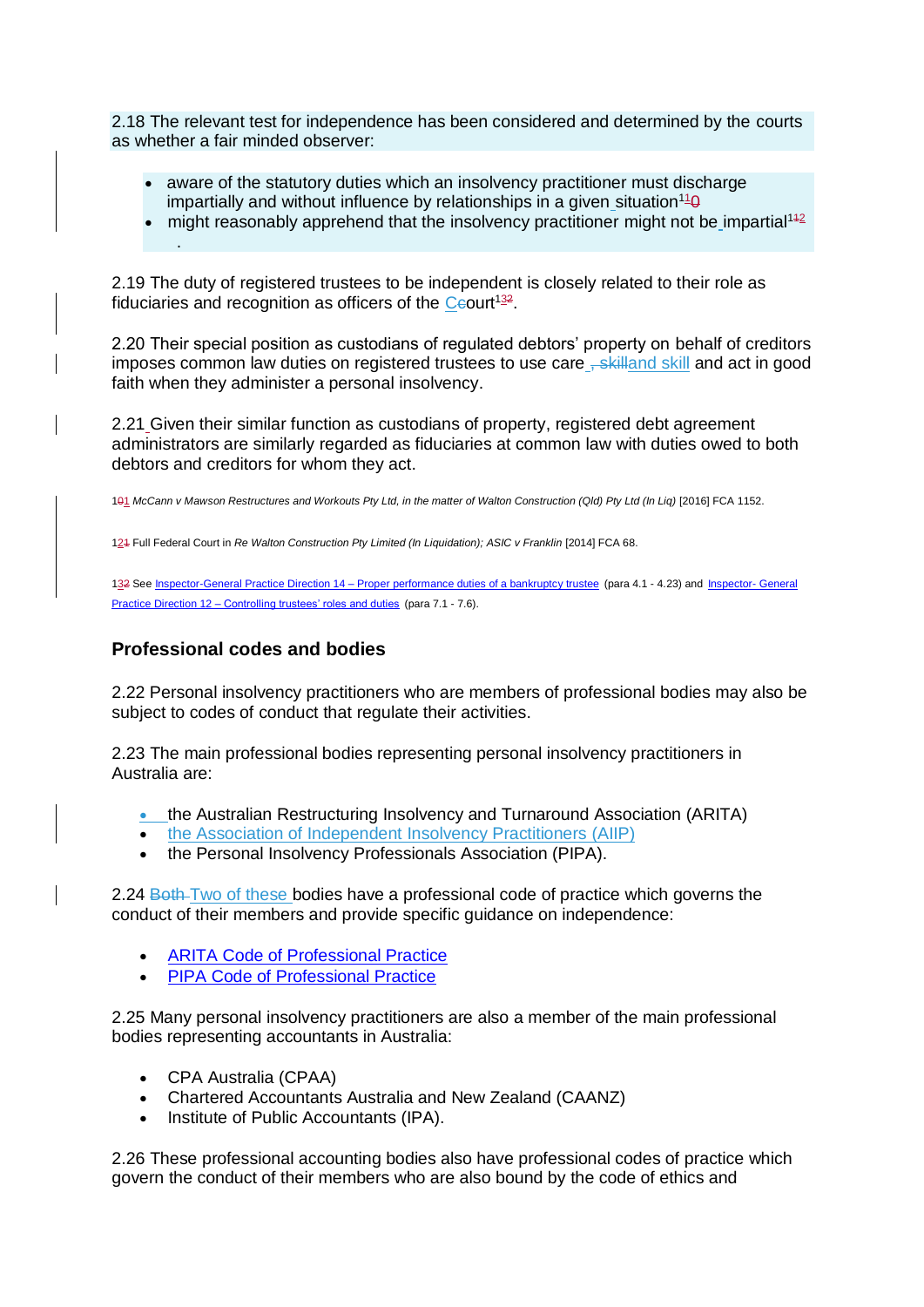standards set by the national Accounting Professional and Ethical Standards Board (APESB).

2.27 APESB provides specific guidance to members of CPAA, CAANZ and IPA on independence within the below standards:

- [APES 110 Code of Ethics for Professional Accountants \[PDF\]](http://www.apesb.org.au/uploads/standards/apesb_standards/standard1.pdf)
- [APES 330 Insolvency Services \[PDF\]](http://www.apesb.org.au/uploads/standards/apesb_standards/13092014111513p5.pdf)

2.28 CPAA, CAANZ and IPA comprise the Joint Accounting Bodies in Australia which have also issued guidance to their members on independence in the:

[Joint Accounting Bodies Independence guide \[PDF\]](https://www.cpaaustralia.com.au/~/media/corporate/allfiles/document/professional-resources/auditing-assurance/independence-guide.pdf?la=en)

2.29 This guide outlines the fundamental principles which members must observe and comply with:

- a. Integrity
- b. Objectivity
- c. Professional competence and due care
- d. Confidentiality
- e. Professional behaviour.

### 2.30 The guide states that:

*Independence requires an individual member to act with integrity and to exercise objectivity and professional scepticism. Members are obliged to be straightforward and honest in professional and business relationships and not to allow their judgement to be compromised by bias, conflict of interest or the undue influence of others.*

*Independence comprises both:*

- *Independence of mind*
- *Independence in appearance*

*This means that members must not only be independent in action but they must also be perceived, by an informed third party, to be independent. This is particularly relevant when providing assurance services.*

2.31 The Inspector-General in Bankruptcy (IG) supports the position stated above as a set of principles that all personal insolvency practitioners should observe and comply with and which are consistent with the legal duties imposed under the Act, Regulations and Rules.

## **3. Inspector-General's expectations**

3.1 The expectations of the IG-Inspector-General accord with the professional codes of practice regarding independence of personal insolvency practitioners.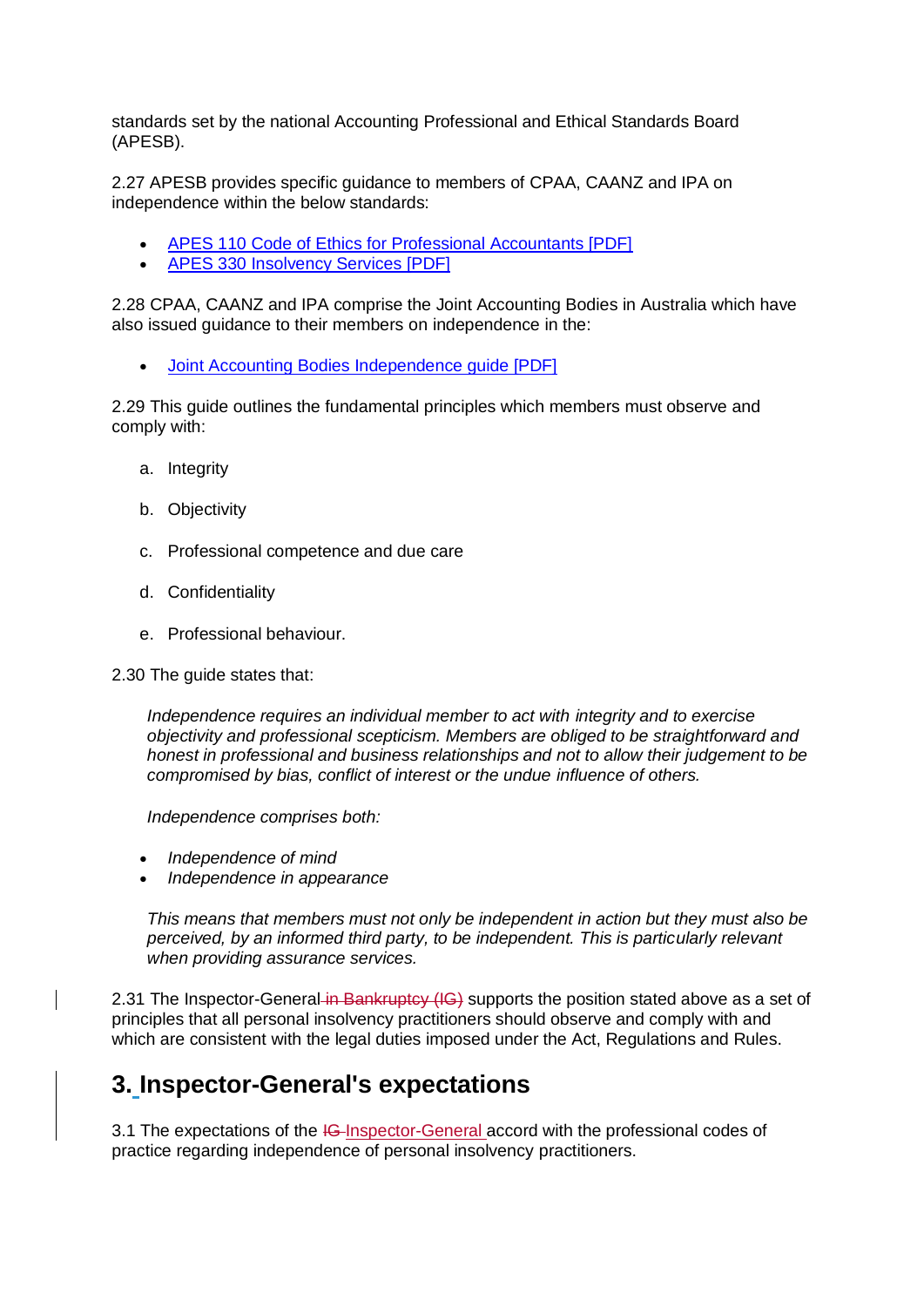3.2 The IG-Inspector-General expects all personal insolvency practitioners to ensure that they comply with their legislative duties relating to independence, together with relevant case law, codes of professional practice and best practice standards.

The IG-Inspector-General will investigate and (where warranted) discipline personal insolvency practitioners who breach their legal duties under the Act, Regulations or Rules or engage in conduct which undermines the integrity of the personal insolvency system.

A decision by the  $I\text{G-Inspector-General or committee to discipline}^{134}$  a personal insolvency practitioner for failure to act honestly, impartially or avoid conflicts of interest will depend on:

- a. the nature of the breach
- b. the seriousness of the effect of a failure to comply, including the impact on a particular administration or individual, and
- c. their performance and compliance history and whether they have previously failed to comply when able to.

143 See Inspector-General Practice Statement 8 - [Involuntary cancellation of trustee registration](https://www.afsa.gov.au/about-us/practices/inspector-general-practice-statements/inspector-general-practice-statement-8) and [Inspector-General Practice Statement 9 -](https://www.afsa.gov.au/about-us/practices/inspector-general-practice-statements/inspector-general-practice-statement-9) [Involuntary cancellation of registration of debt agreement administrators and eligibility process.](https://www.afsa.gov.au/about-us/practices/inspector-general-practice-statements/inspector-general-practice-statement-9)

## **4. Examples**

4.1 Personal insolvency practitioners might encounter independence issues in various contexts. Common examples which arise in practice and serve as useful guidance for personal insolvency practitioners are outlined below.

### **Third party referrals**

4.2 It is accepted practice for personal insolvency practitioners to accept appointments from third parties such as solicitors, accountants (including other insolvency practitioners), creditors, brokers and financial counsellors.

4.3 However, third party referrals may compromise the independence of personal insolvency practitioners whenever there is an express arrangement or implicit expectation that:

- payment will be provided
- services will be procured<sup>145</sup>, or
- actions will/will not occur<sup>156</sup>

4.4 Such arrangements (whether periodic or ongoing in nature) undermine the independence of personal insolvency practitioners by creating actual or perceived conflicts of interest.

4.5 Every referral will not create an independence issue of itself. However personal insolvency practitioners must take care not to make arrangements which might affect their impartiality or create that impression in a reasonable minded observer.

4.6 Relevant factors to consider include (but are not limited to) the: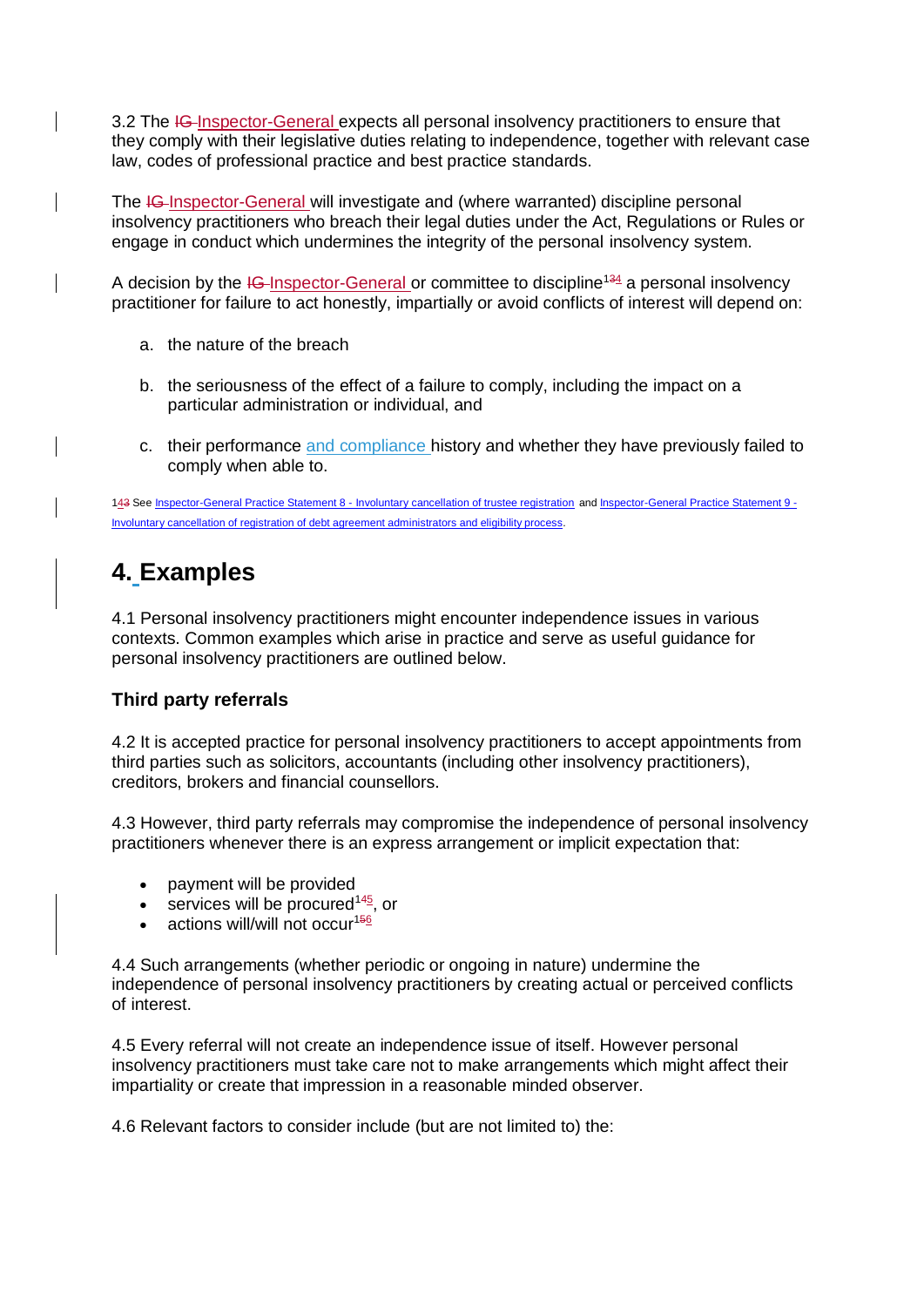- frequency and financial value<sup>167</sup> of referrals accepted and services procured from third parties; and
- nature and extent of any undertakings sought by or concessions given to third party referrers.

4.7 Although not exhaustive, the above are useful indicators that courts have considered when asked to review conduct of registered trustees (and liquidators) about their independence or conflicts of interest.

4.8 Another aspect of third party referrals which personal insolvency practitioners must be alert to are untrustworthy advisoers. Certain advisoers target debtors whose businesses or individual circumstances may be in financial distress and suggest that they take actions which are unethical or illegal (ege.g. suggest or arrange the transfer of assets to another person or company without payment). These actions can lead to serious consequences for debtors including large fines or even imprisonment.

4.9 The IG-Inspector-General expects personal insolvency practitioners to undertake appropriate enquiries of any "pre-insolvency advisersuntrustworthy advisors" from whom they intend to accept referrals to ensure that:

- they do not provide unqualified (and possibly) unlawful advice to debtors
- they do not facilitate any voidable transfers to related entities for debtors

4.10 The IG considers it inappropriate and unacceptable for personal insolvency practitioners to claim ignorance or show willful blindness by accepting appointments from referrers whom they know (or should know) are engaged in unlawful or unethical conduct. Where a personal insolvency practitioner engages with an untrustworthy advisor, either knowingly or unknowingly, the association will attract the attention of R&E. The Inspector-General expects and will monitor the conduct and decisions of personal insolvency practitioners in an administration to be independent, free from the influence of an untrustworthy advisor. Failure to maintain independence from this influence could result in disciplinary sanctions, including cancellation of registration.

4.11 From 27 June 2019 it will belt is an offence for a trustee to agree or offer to give to another person any valuable consideration with the intention of securing their own appointment or nomination as a trustee of a regulated debtor's estate; or securing or preventing the appointment or nomination of a third person as a trustee of an estate. There is a serious penalty for committing such an offence.

145 For example, engaging the solicitor acting for a petitioning creditor to pursue legal action to recover property.

165 For example, selling assets or pursuing voidable transactions.

176 Typically calculated based on remuneration earned from appointments.

## **Professional relationships**

4.121 It is common for personal insolvency practitioners to develop professional relationships in the ordinary course of their business.

4.132 When they realise assets, registered trustees often engage agents such as:

• real estate agents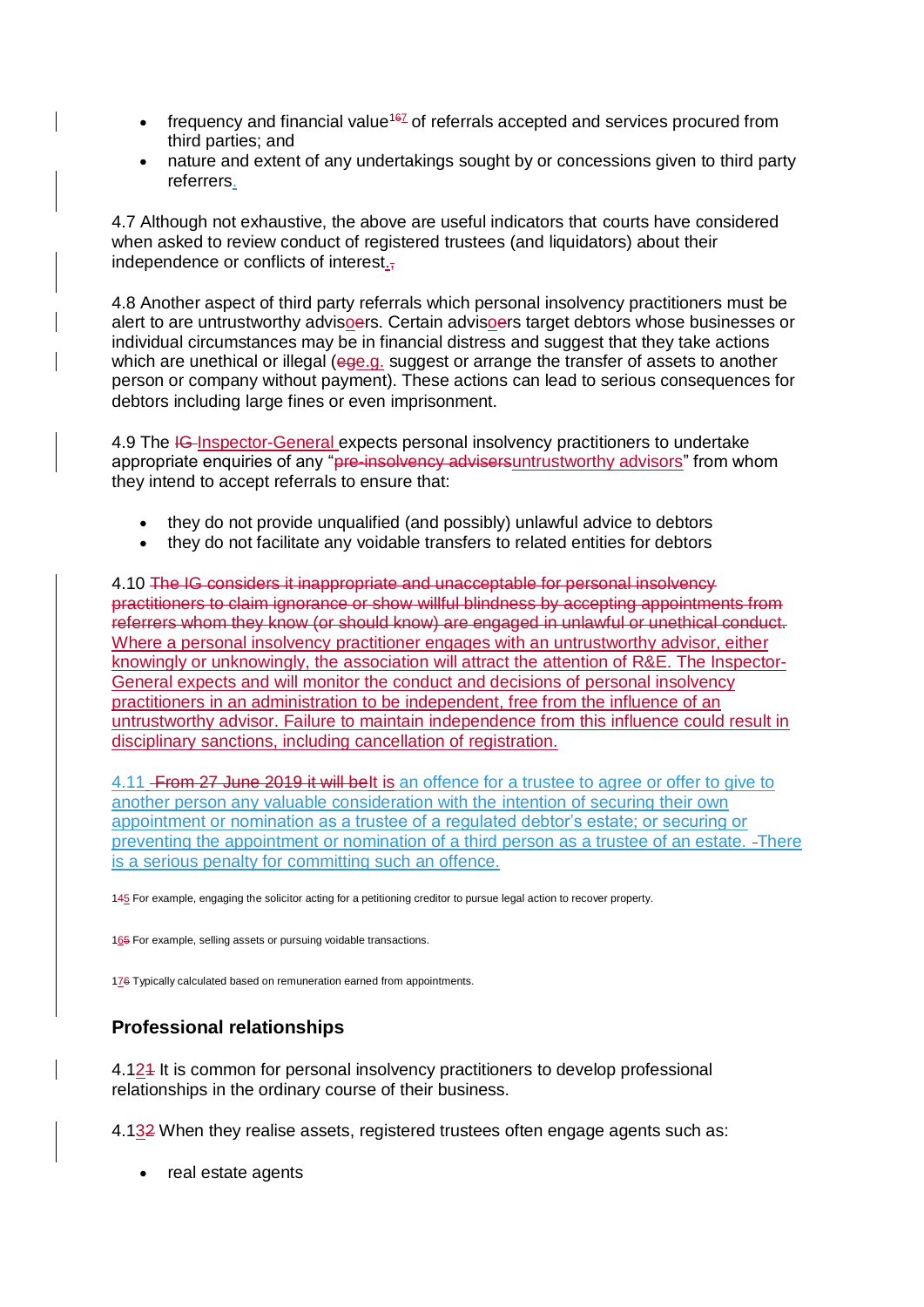- valuers
- auctioneers
- lawyers
- insurance brokers
- stock brokers
- stock and station agents
- advertisers

4.134 Registered debt agreement administrators often engage brokers who advertise debt agreements or develop networks with providers of debt help and financial management services.

4.145 Professional relationships can adversely affect the independence of personal insolvency practitioners where they create conflicts of interest or give rise to potential breaches of fiduciary duties. This might include:

- services supplied in a personal insolvency administration by an entity in which the appointee has an interest<sup>178</sup> ege.g. a registered trustee engages a solicitor (who is his brother) to recover a voidable transaction
- a supplier of services used by an appointee in all personal insolvency administrations without ensuring value for money ege.g. a registered trustee uses a preferred auctioneer to sell any vested bankruptcy assets without reference to the costs of realisation
- marketing done on behalf of a personal insolvency practitioner to generate leads by promoting services to debtors which are misleading ege.g. a broker who advertises debt agreements as 'debt consolidation'<sup>198</sup>
- a supplier of services offers inducements to a personal insolvency practitioner expecting to be engaged on future appointments ege.g. a registered trustee who regularly accepts invitations to VIP style events.

4.156 It is important to recognise and understand that professional relationships are different to one-off commercial transactions. Both involve the exercise of judgment to ensure probity but professional relationships are often more subtle and complex to manage.

4.167 In this context, personal insolvency practitioners should consider whether a professional they might engage may themselves have an actual or perceived conflict of interest. For example, a trustee who intends to realise a residential unit in a bankruptcy arising from unpaid body corporate fees should consider whether engaging solicitors who act for the petitioning creditor owner's corporation to do the conveyance might represent either an actual or perceived conflict of interest.

4.178 Personal insolvency practitioners are exposed to pressures from various sources: debtors, creditors, courts, regulators, professional bodies, other professionals, competitors and the general public. Effectively balancing these can be challenging and lead some to take risks with their professional integrity and reputation.

4.189 The IG Inspector-General expects personal insolvency practitioners to be aware of these risks and seek appropriate guidance from relevant professional bodies<sup>4920</sup> of which they are members if and when they have independence concerns.

178 An interest may be direct or indirect and financial or personal in nature.

198 See Inspector-General Practice Guideline 1 – [Guideline relating to advertising and marketing of debt agreements](https://www.afsa.gov.au/about-us/practices/inspector-general-practice-guideline-1) (para 5.1 to 5.12).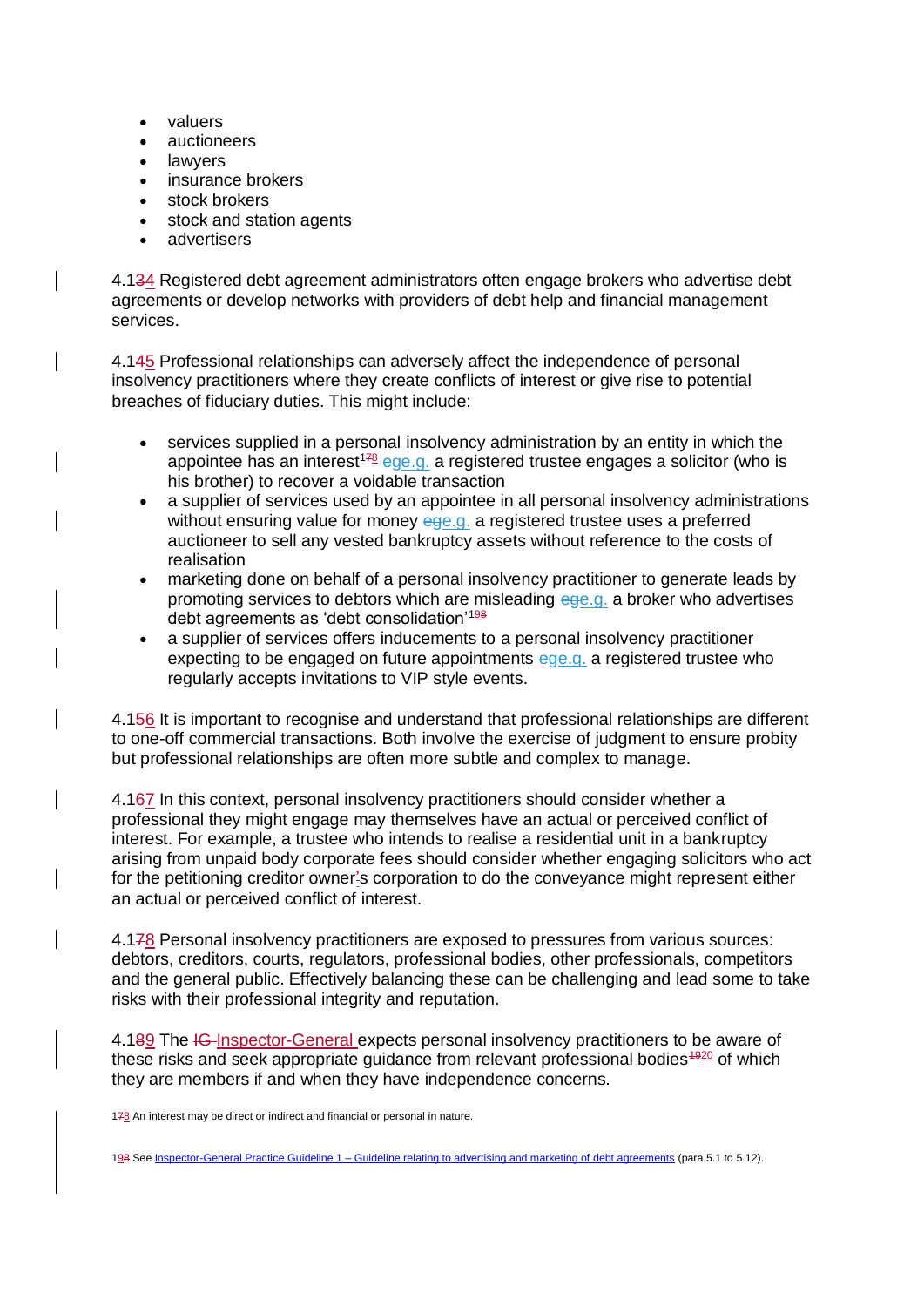19 20 For example, CAANZ has a professional standards team to support members with practice issues, queries and ethics concerns: [www.charteredaccountantsanz.com/member-services/mentoring-and-support/professional-and-ethical-support.](https://www.charteredaccountantsanz.com/member-services/mentoring-and-support/professional-and-ethical-support)

### **Associated or related entity appointments**

4.2019 Personal insolvency practitioners must be careful to avoid potential conflicts of interest involving appointment to an associated or related entity $^{210}$ .

4.210 An associated entity includes a person or private company that is associated with a debtor or bankrupt to which a personal insolvency practitioner may be appointed.

4.224 A related entity includes:

- a relative of the debtor or bankrupt
- a company of which the debtor or bankrupt (or their relative) is a director
- a beneficiary under a trust of which the debtor or bankrupt (or their relative) is a trustee
- a trustee of a trust under which the debtor or bankrupt (or their relative) is a beneficiary
- a member of a partnership of which the debtor or bankrupt (or their relative) is a partner.

4.223 Registered trustees may encounter particular risks of actual or perceived conflicts from accepting an appointment (whether sequential or concurrent) to a debtor/bankrupt and an associated or related entity.

4.243 Issues usually arise when there are disputes between parties over:

- $\bullet$  interests in vesting property (ege.g. between spouses, siblings, parents, children)
- voidable transactions (ege.g. loan or gifts to an associated entity or related entity)
- creditor claims to participate in voting and/or entitlement to dividend payment.

4.254 Registered trustees should anticipate and (wherever possible) decline appointments likely to impair their ability to perform duties and exercise powers to resolve potential disputes or claims without actual or perceived conflicts of interest.,

4.265 The IG-Inspector-General expects registered trustees to exercise special caution to minimise such risks **before they arise** to avoid potentially costly and time consuming action **after the fact** (ege.g. applying to court for directions, voluntary resignation or involuntary removal by creditors, court reviews into conduct and/or IG-Inspector-General disciplinary proceedings). $\frac{1}{2}$ 

4.267 Before accepting an appointment, registered trustees must sign a Trustee Consent to Act Declaration (Form 12) under section 156A of the Act. That form includes a declaration of relationships which requires disclosure of whether the registered trustee (or their related entities) are related to the debtor they consent to act for.

4.278 Registered trustees should be aware that failure to declare the existence of relationships (or properly disclose) may expose them to a potential:

- order of the court that they cease to be trustee of an estate under paragraph 90- 15(3)(b) of the Schedule
- offence referral under subsection  $263(1)(d)$  for making a false declaration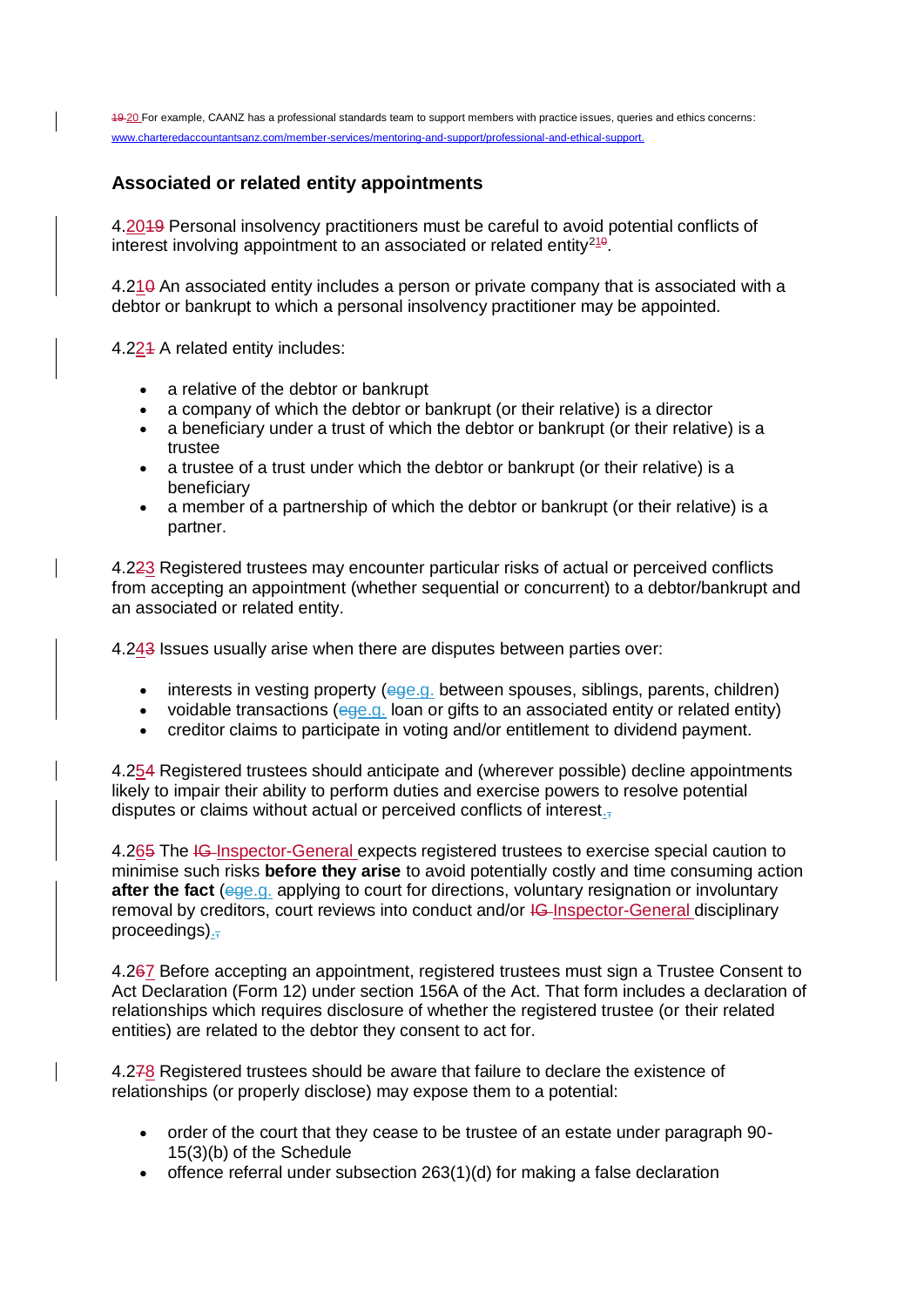disciplinary action under section 40-55 of the Schedule.

210 Associated entity and related entity are both defined in section 5 of the *Bankruptcy Act 1966*.

## **Pre-appointment dealings**

4.289 Personal insolvency practitioners must take care when accepting appointments where they have had prior professional dealings with debtors. This typically includes situations where they may have:

- provided advice to the debtor on personal or business asset structures or financing
- provided advice as expert witness in a legal action involving the debtor
- $\bullet$  acting for the debtor in a dispute  $eq$ e.g. negotiated informal arrangement with creditors

4.29 30 While meeting with a debtor to discuss their personal insolvency options before a formal appointment is not likely to create an actual or perceived conflict, the examples cited above may do so.

4.301 Before accepting an appointment in such circumstances, the personal insolvency practitioners should ask themselves whether the nature and extent of prior professional dealings with the debtor will (or may):

- impede or prevent them properly performing their duties or exercising their powers if appointed, or
- undermine confidence of creditors and/or the general public by a perceived conflict if appointed.

4.342 The IG-Inspector-General expects that where the answer to either question is yes (and there is no reasonable and practicable way to mitigate these issues) that the personal insolvency practitioner will decline the appointment.

# **5. Conclusion**

5.1 The provisions of the Act, Schedule, Regulations and Rules impose specific duties on personal insolvency practitioners to act with integrity and maintain professional independence when administering personal insolvencies.

5.2 These duties are supplemented by the common law, which recognises personal insolvency practitioners as fiduciaries who must use care, skill and act in good faith in the interests of debtors and creditors.

5.3 Personal insolvency practitioners who are members of professional bodies must also comply with relevant codes of conduct. Central to the codes of conduct of the major insolvency and accounting bodies is the requirement to maintain professional independence.

5.4 The IG Inspector-General expects all personal insolvency practitioners to observe and comply with their legal obligations and uphold the highest practice standards to maintain public confidence and integrity in the personal insolvency system.

5.5 Personal insolvency practitioners must ensure that they exercise appropriate professional judgement at all times to ensure that their conduct, arrangements and relationships do not compromise their professional independence.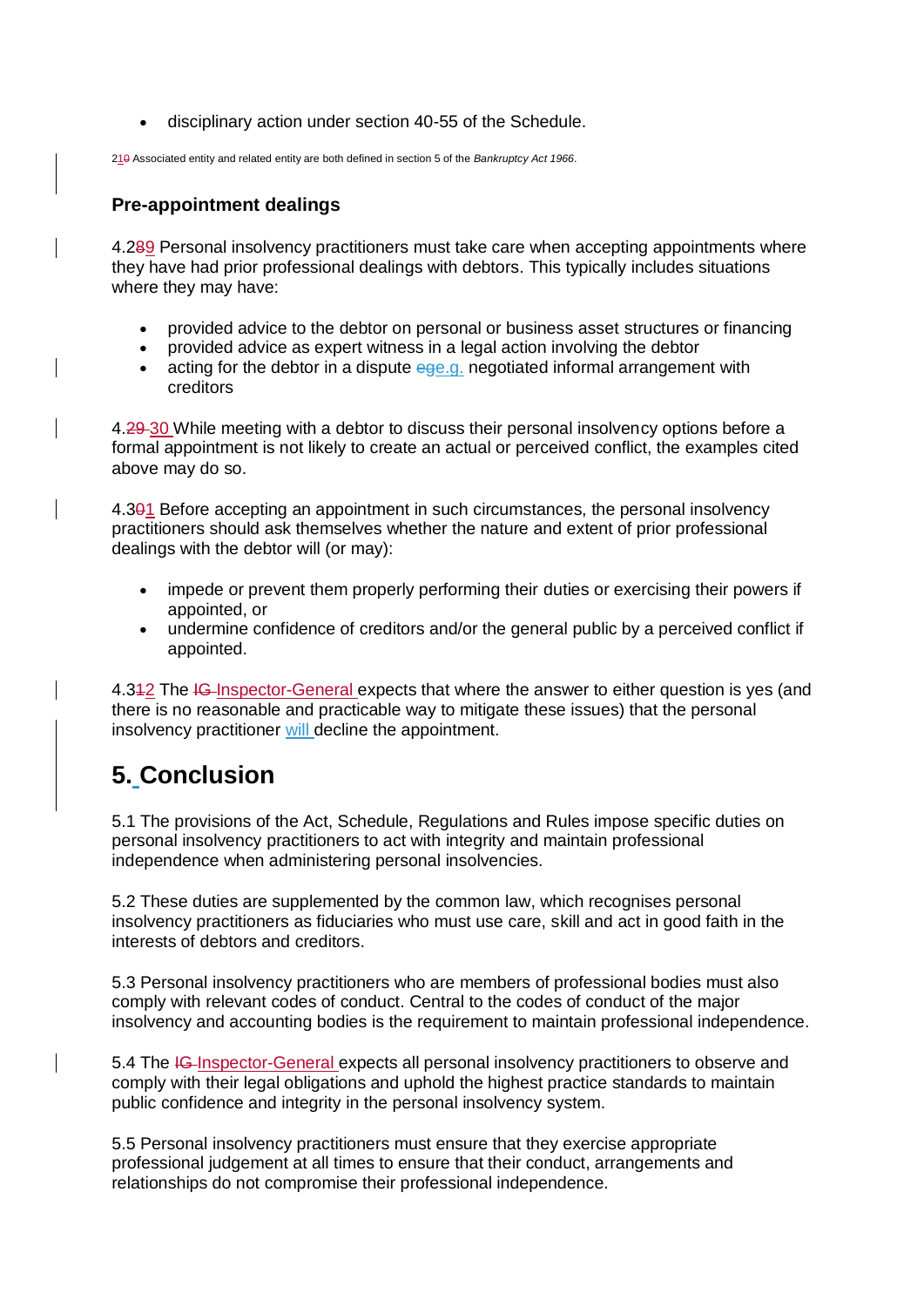5.6 For more information please contact AFSA Regulation and Enforcement at regulation@afsa.gov.au [regulations.allocations@afsa.gov.au o](mailto:regulation@afsa.gov.au)r via [1300 364 785.](tel:1300364785)

# **6. Related information**

### **Information sheets**

ASIC INFO 84 – Independence [of external administrators: a guide for creditors \[PDF\]](http://download.asic.gov.au/media/1338728/Independence_external_administrators_guide_for_creditors.pdf)

AFSA/ASIC/ARITA – [Personal bankruptcy and liquidation of a company: Information for](https://afsa.govcms.gov.au/sites/g/files/net1601/f/bankruptcyliquidationbrochure.pdf)  [people in business and their advisers](https://afsa.govcms.gov.au/sites/g/files/net1601/f/bankruptcyliquidationbrochure.pdf)

### **Regulatory guides**

AFSA IGPS 1 – [Regulatory framework](https://www.afsa.gov.au/about-us/practices/inspector-general-practice-statements/inspector-general-practice-statement-1-0)

AFSA IGPS 2 – [Regulation of bankruptcy trustees and debt agreement administrators](https://www.afsa.gov.au/about-us/practices/inspector-general-practice-statements/inspector-general-practice-statement-2)

AFSA IGPD 9 – [Standards for trustees and controlling trustees](https://www.afsa.gov.au/about-us/practices/inspector-general-practice-directions/d9-standards-trustees-and-controlling-trustees)

AFSA IGPD 12 – [Controlling trustees' roles and duties](https://www.afsa.gov.au/about-us/practices/inspector-general-practice-directions/inspector-general-practice-direction-12)

AFSA IGPD 13 – [Debt agreement administrators' guidelines](https://www.afsa.gov.au/about-us/practices/inspector-general-practice-directions/inspector-general-practice-direction-13) to certification requirements

AFSA IGPD 14 – [Proper performance of duties of a bankruptcy trustee](https://www.afsa.gov.au/about-us/practices/inspector-general-practice-directions/inspector-general-practice-direction-14)

[AFSA IGPS 10: Complaint handling process for complaints against bankruptcy trustees](https://www.afsa.gov.au/about-us/practices/inspector-general-practice-statements/inspector-general-practice-statement-10)  [and debt agreement administrators](https://www.afsa.gov.au/about-us/practices/inspector-general-practice-statements/inspector-general-practice-statement-10)

### **Legislation**

- *[Bankruptcy Act 1966](https://www.legislation.gov.au/current/C2017C00061)*
- **[Bankruptcy Regulations 1996](https://www.legislation.gov.au/current/F2010C00810)**
- [Insolvency Practice Rules \(Bankruptcy\) 2016](https://www.legislation.gov.au/Details/F2017C00699)

### **Cases**

- *Ebner v Official Trustee in Bankruptcy* [2000] HCA 63
- *IND Energy Inc (BVI) v Langdon & Rocke as administrators of Petro Ventures International Ltd (Administrators Appointed)* [2014] WASC 364
- *Australian Securities and Investments Commission v Franklin (liquidator), in the matter of Walton Constructions Pty Ltd* [2014] FCAFC 85
- **BC39 Pty Ltd v Rambaldi, in the matter of Wharington (Bankrupt) [2014] FCA 1076**
- *In the matter of Anglican Development Fund Diocese of Bathurst Board (Receivers and Managers appointed)* [2015] NSWSC 6
- In the matter of Sutton-Ford Pty Limited (in lig) [2015] NSWSC 1552
- *Scott (Trustee) v Icicek Holdings Pty Limited, in the matter of Icicek Holdings Pty Limited* [2015] FCA 1387
- *Bank of Queensland Ltd & Anor v Ross Auto Auctions Pty Ltd (in liq) (Receivers and Managers appointed) & Anor* [2016] QSC 19
- *Leroy as trustee of the bankrupt estate of Mogilevsky v Mogilevsky* [2016] FCCA 1742